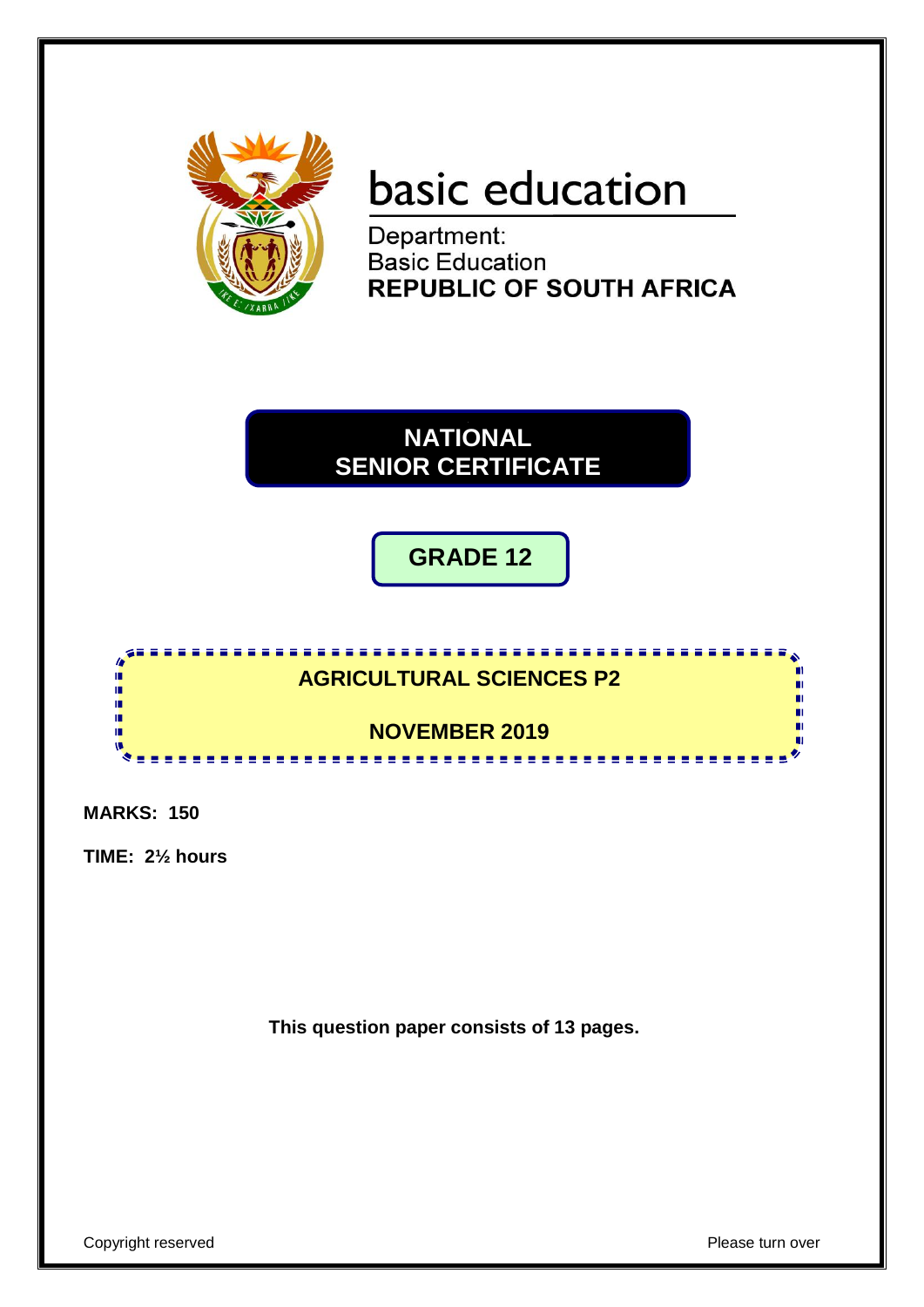# **INSTRUCTIONS AND INFORMATION**

- 1. This question paper consists of TWO sections, namely SECTION A and SECTION B.
- 2. Answer ALL the questions in the ANSWER BOOK.
- 3. Start EACH question on a NEW page.
- 4. Number the answers correctly according to the numbering system used in this question paper.
- 5. You may use a non-programmable calculator.
- 6. Show ALL calculations, including formulae, where applicable.
- 7. Write neatly and legibly.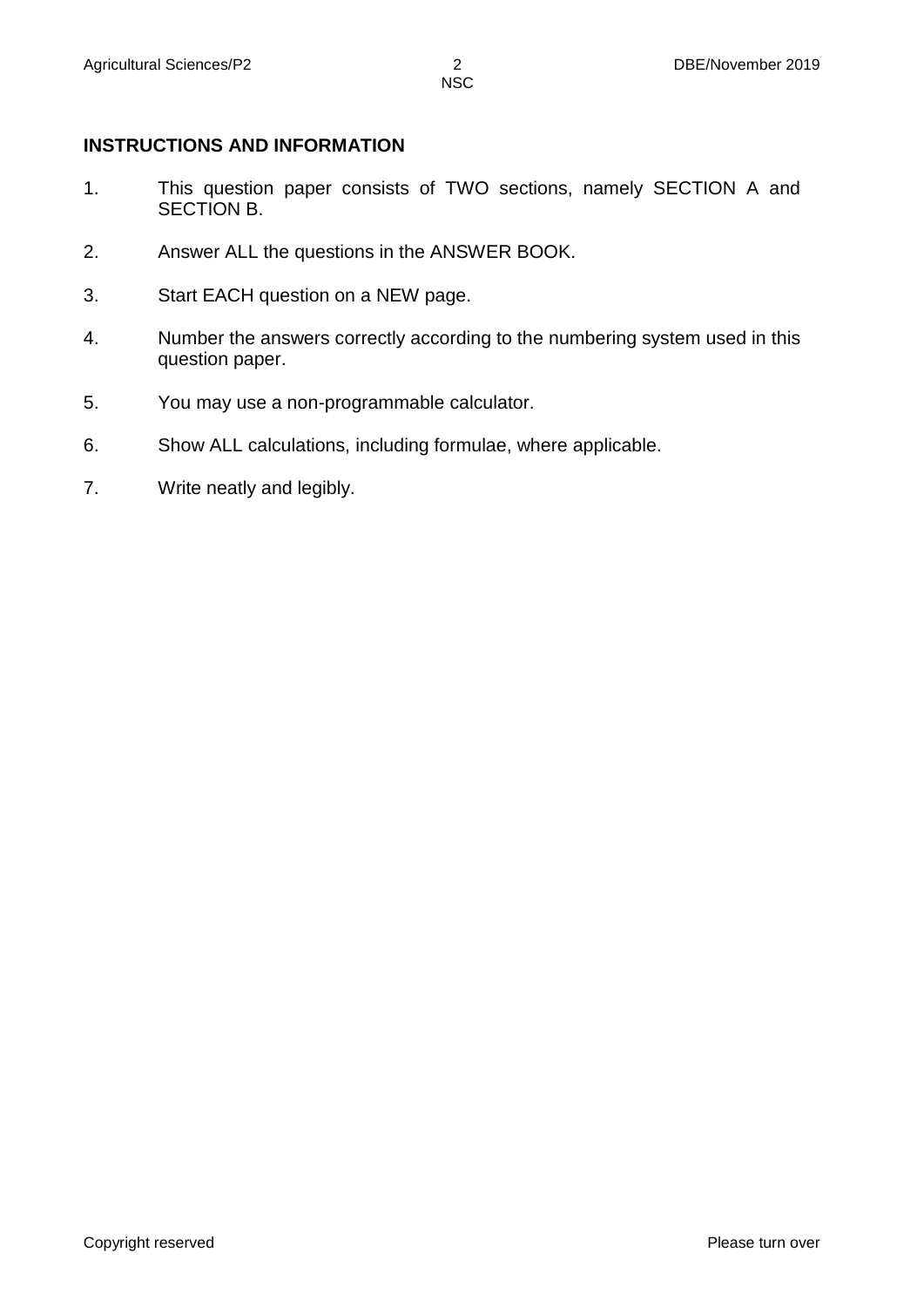# **SECTION A**

# **QUESTION 1**

- 1.1 Various options are provided as possible answers to the following questions. Choose the answer and write only the letter (A–D) next to the question numbers (1.1.1 to 1.1.10) in the ANSWER BOOK, e.g. 1.1.11 A.
	- 1.1.1 ONE of the following factors will influence the supply and demand of a product:
		- A Increasing the supply of the product
		- B The range of products available
		- C The price of the product
		- D The attitude and values of consumers
	- 1.1.2 The process whereby products are moved from the farm to the consumer:
		- A Grading
		- B Processing
		- C Standardisation
		- D Transportation
	- 1.1.3 A measure of how much the demand for a product changes if there is a change in price:
		- A Equilibrium
		- B Fluctuation
		- C Price elasticity of demand
		- D Price elasticity of supply
	- 1.1.4 The practice of putting labels on products to promote them as environmentally friendly:
		- A Sustainable marketing
		- B Green marketing
		- C Standard labelling
		- D Ecolabelling
	- 1.1.5 ONE of the following is NOT an example of labour legislation:
		- A Occupational Health and Safety Act, 1993, (Act 85 of 1993)
		- B Cosmetics and Disinfectants Act, 1993, (Act 18 of 1993)
		- C Basic Conditions of Employment Act, 1997 (Act 75 of 1997)
		- D Labour Relations Act, 1995 (Act 66 of 1995)
	- 1.1.6 An example of production capital in a dairy enterprise:
		- A Silage
		- B Breeding cows
		- C Electric fence
		- D Milking machines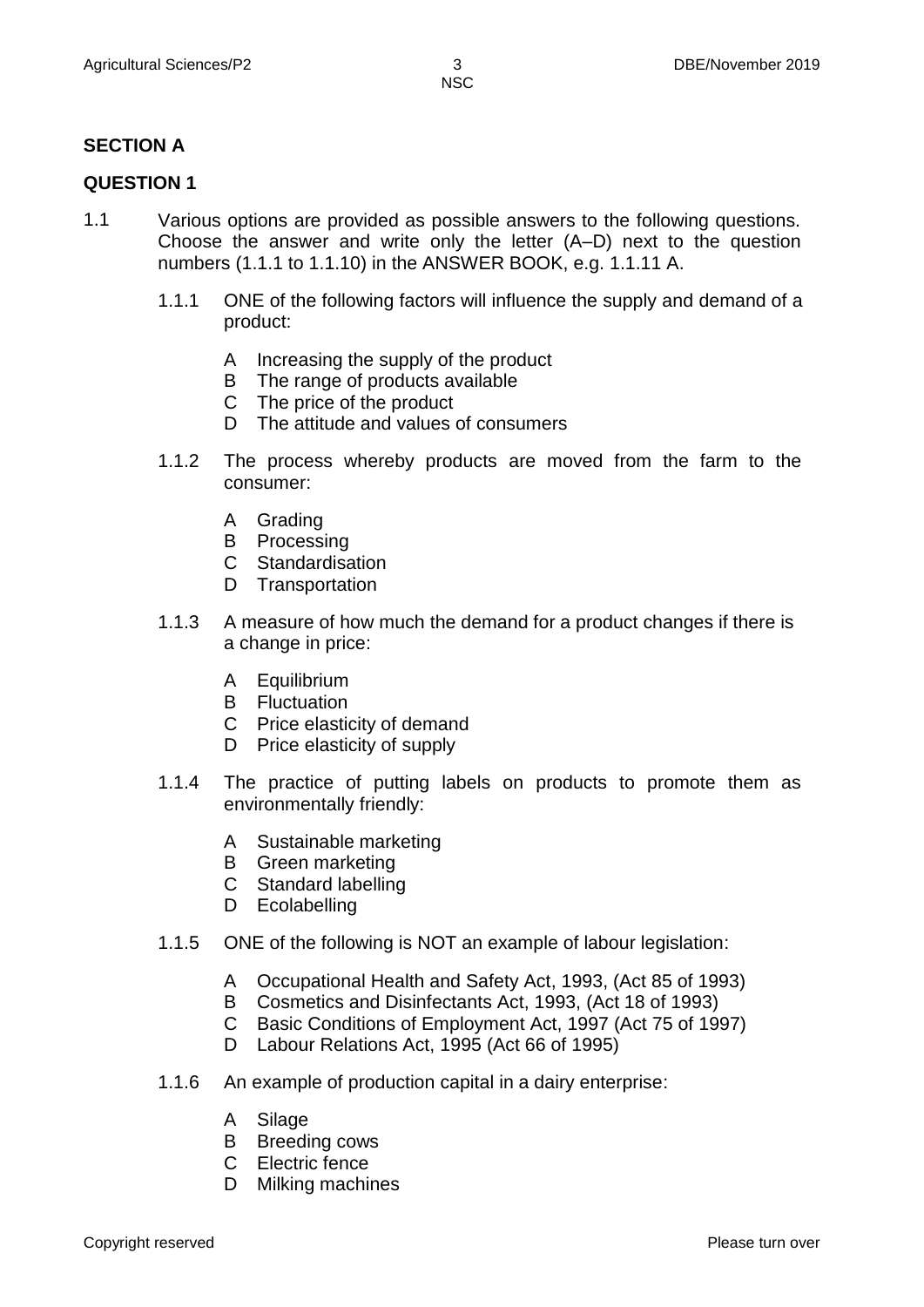- 1.1.7 The net worth of a business is defined as the …
	- A total assets of the business minus the liabilities.
	- B owner's equity.
	- C expenditure of the business minus the income.
	- D total assets of the business plus liabilities.
- 1.1.8 ONE of the following is NOT an economic characteristic of land:
	- A Soil is found in a specific environment
	- B Soil is destructible
	- C Soil is durable
	- D Soil has different production potentials
- 1.1.9 The following with regard to family selection are TRUE:
	- (i) Based on the performance of its own relatives
	- (ii) Faster than pedigree selection
	- (iii) The most accurate method
	- (iv) Based on one generation

#### Choose the CORRECT combination:

- A  $(ii)$ ,  $(iii)$  and  $(iv)$
- B (i), (iii) and (iv)
- C (i), (ii) and (iv)
- D (i), (ii) and (iii)
- 1.1.10 The pictures below are an example of …

| <b>PHENOTYPE</b> | <b>WHITE</b> | <b>BLACK</b> | <b>SPECKLED</b> |
|------------------|--------------|--------------|-----------------|
| <b>GENOTYPE</b>  | <b>WW</b>    | <b>BB</b>    | <b>BW</b>       |

- A partial dominance.
- B co-dominance.
- C complete dominance.
- D incomplete dominance. (10 x 2) (20)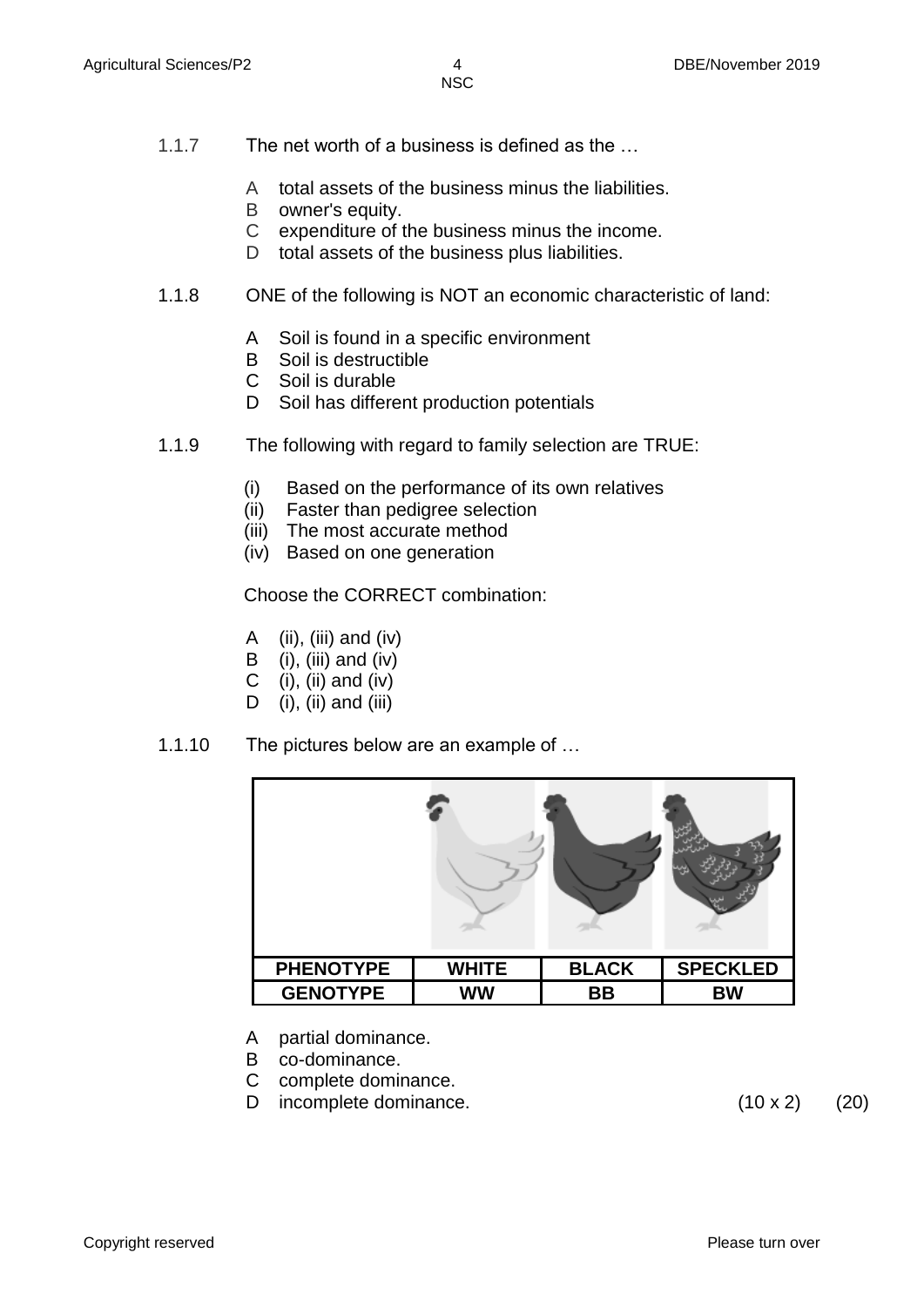1.2 Choose a term from COLUMN B that matches a description in COLUMN A. Write only the letter (A–H) next to the question numbers (1.2.1 to 1.2.5) in the ANSWER BOOK, e.g. 1.2.6 K.

| <b>COLUMN A</b>                                                                           | <b>COLUMN B</b>                    |
|-------------------------------------------------------------------------------------------|------------------------------------|
| 1.2.1<br>The process of planning,<br>production, pricing, promotion                       | A overhead costs                   |
| and distribution of goods and<br>services                                                 | elasticity of demand<br>B          |
|                                                                                           | law of independent assortment<br>С |
| 1.2.2 The quantity of products<br>offered exceeds the quantity<br>required                | land<br>D                          |
|                                                                                           | Е<br>surplus                       |
| 1.2.3 An area used for agricultural<br>production                                         | F<br>law of segregation            |
| 1.2.4 The costs that are not limited                                                      | variable costs<br>G                |
| to a specific enterprise in a<br>farming business                                         | marketing<br>H                     |
| The inheritance of one trait<br>1.2.5<br>does not depend on the<br>inheritance of another |                                    |
|                                                                                           | (5 x 2)                            |

- 1.3 Give ONE word/term for each of the following descriptions. Write only the word/term next to the question numbers (1.3.1 to 1.3.5) in the ANSWER BOOK.
	- 1.3.1 A marketing approach that focuses on the needs of only a small portion of the mainstream consumers
	- 1.3.2 The process of developing long-term and short-term objectives for the farm business
	- 1.3.3 The use of statistics to analyse biological data
	- 1.3.4 A pattern of inheritance which involves more than two alleles
	- 1.3.5 An organism with genes from another organism  $(5 \times 2)$  (10)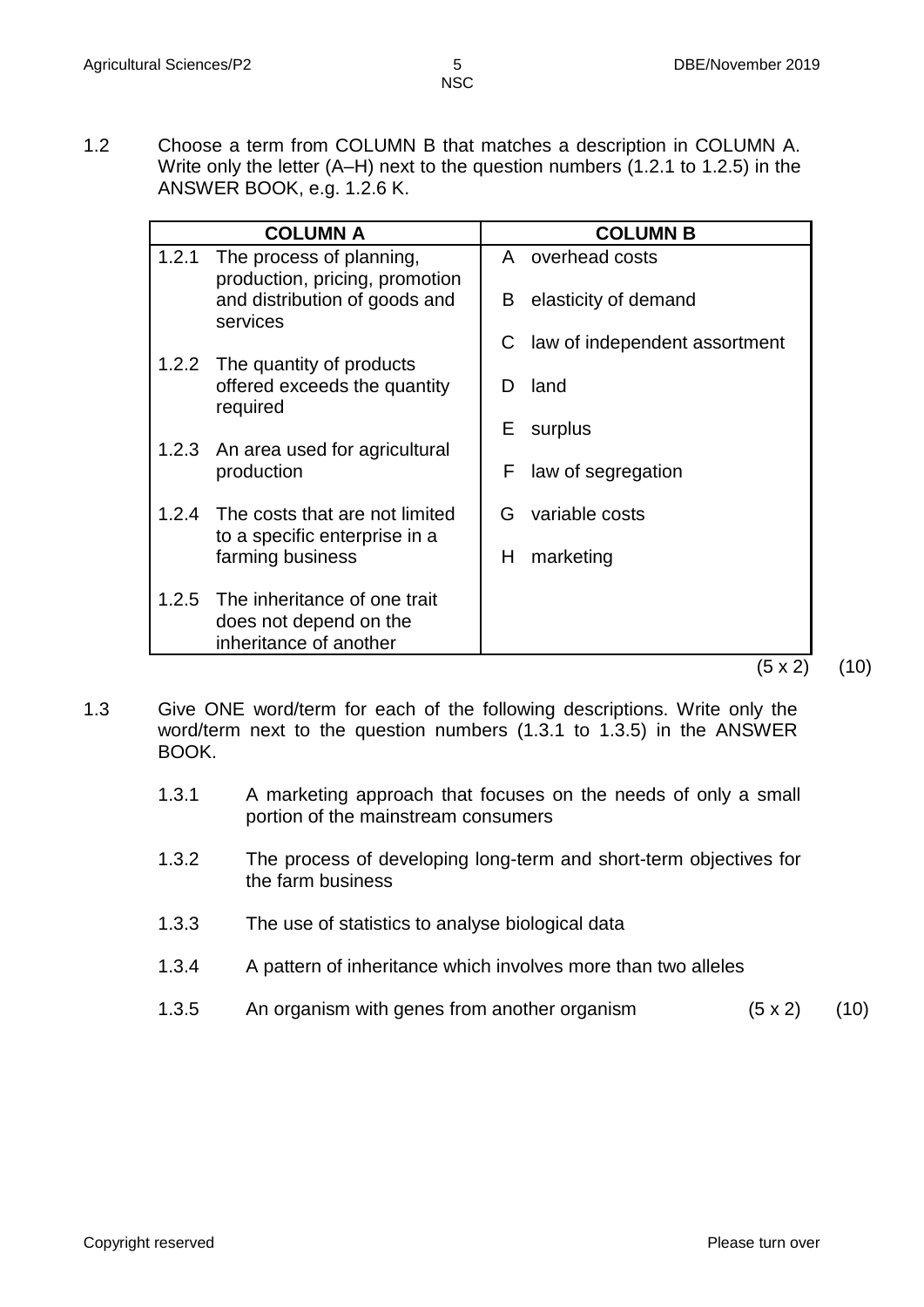- 1.4 Change the UNDERLINED WORD in EACH of the following statements to make them TRUE. Write only the answer next to the question numbers (1.4.1 to 1.4.5) in the ANSWER BOOK.
	- 1.4.1 An agri-agent recognises opportunities and is willing to take the risk of starting a new business.
	- 1.4.2 Overcapitalisation is when too little capital is invested in a farming enterprise in relation to other production factors.
	- 1.4.3 A syringe is an apparatus used to fire desired genes into a plant.
	- 1.4.4 The expression of one gene that is influenced by another gene is referred to as atavism.
	- 1.4.5 Prepotency is the degree to which a characteristic is influenced by genes.  $(5 \times 1)$  (5)

# **TOTAL SECTION A: 45**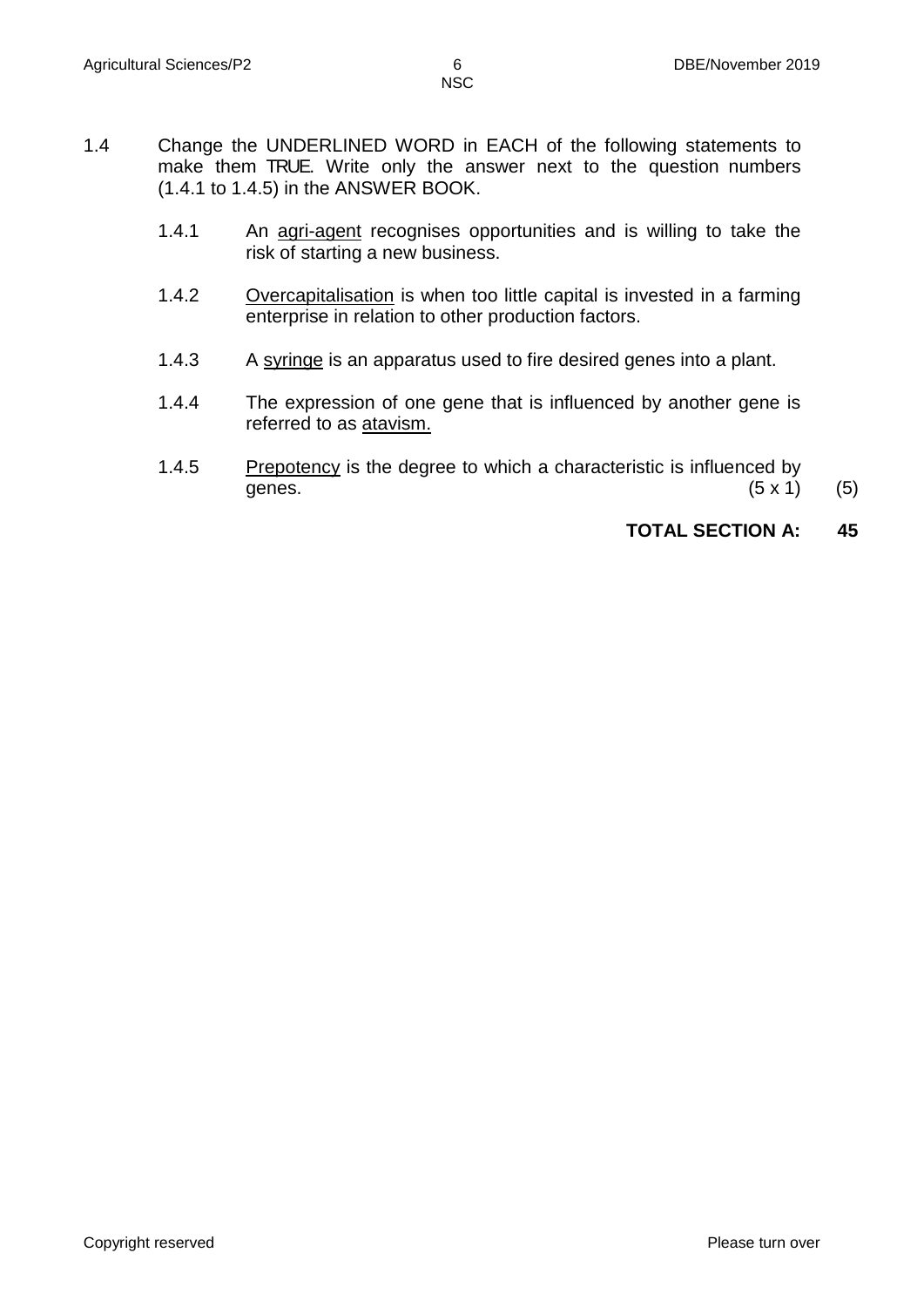### **SECTION B**

#### **QUESTION 2: AGRICULTURAL MANAGEMENT AND MARKETING**

Start this question on a NEW page.

- 2.1 A business plan explains how an entrepreneur wants to start a business, as well as its goals and objectives.
	- 2.1.1 Give TWO reasons for drawing up a business plan. (2)
	- 2.1.2 State TWO factors that should be considered when developing a market. (2)
- 2.2 A subsistence farmer producing watermelons and spinach wants to sell the products for additional income and to grow the business.
	- 2.2.1 Name TWO factors that the farmer should consider when setting the prices of the produce. (2)
	- 2.2.2 State TWO ways that the farmer can use to promote the produce. (2)
- 2.3 The table below summarises supply and demand of sugar cane.

|                                    | <b>TIME (YEARS)</b> |      |      |      |  |
|------------------------------------|---------------------|------|------|------|--|
|                                    | 2015                | 2016 | 2017 | 2018 |  |
| Sugar cane supplied (million tons) | 180                 | 190  | 200  | 220  |  |
| Price per ton (R/ton)              | 450                 | 500  | 650  | 720  |  |
| Sugar cane demanded (million tons) | 230                 | 210  | 175  | 165  |  |

- 2.3.1 Use the data in the table above to draw a bar graph showing the supply and demand of sugar cane from 2015 to 2018. (6)
- 2.3.2 Deduce the relationship between the supply and demand of sugar cane from 2015 to 2018. (2)
	-
- 2.4 The diagram below gives the descriptions of the different main phases of the entrepreneurial process.



Identify the phases of the entrepreneurial processes represented by A, B and **C**. Write down the letter (**A** to **C**) and the correct answer. (3)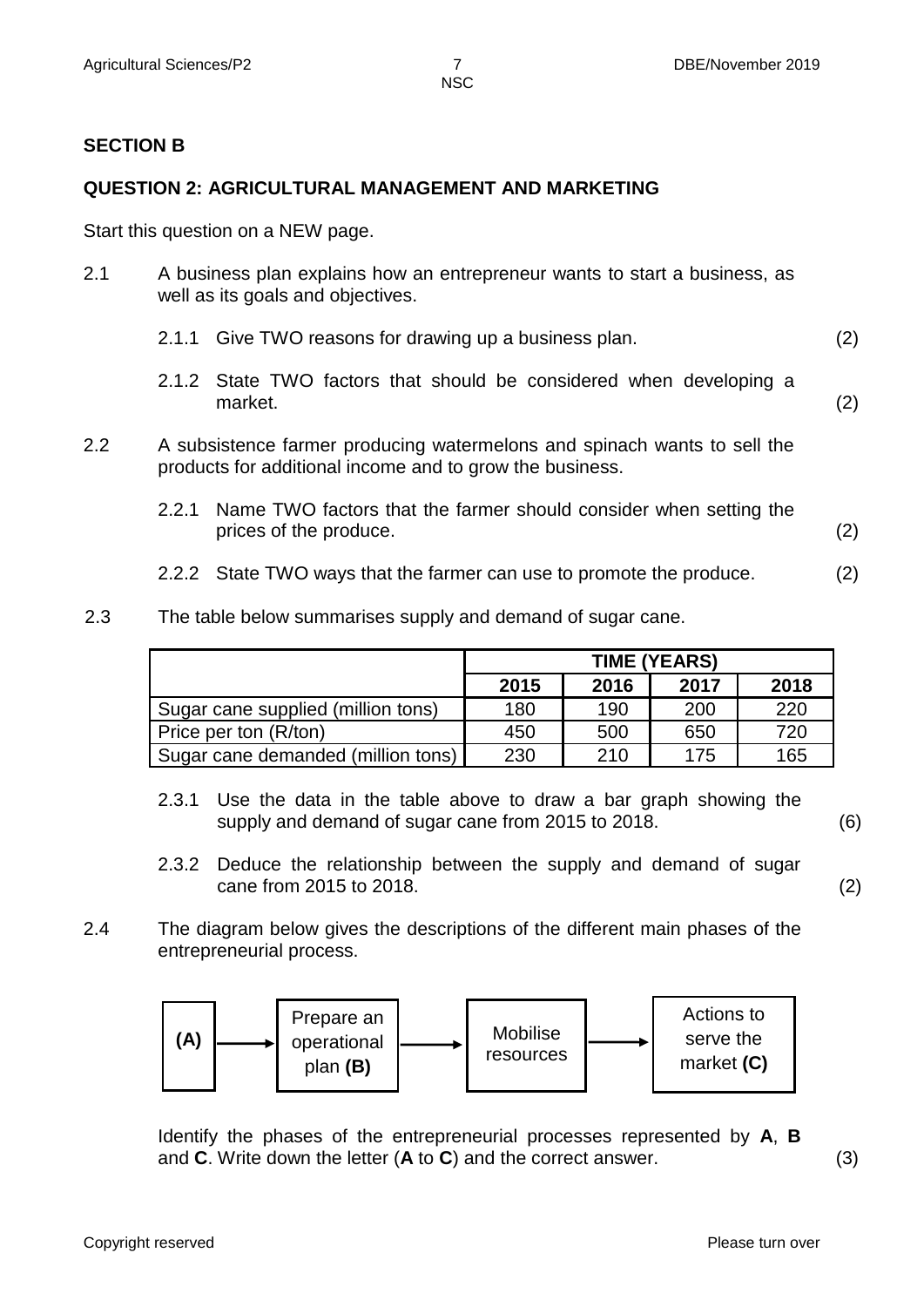(1)

- 2.5 Different marketing functions need to be performed for effective marketing of products. 2.5.1 Give a marketing function that matches EACH of the following statements: (a) Products are placed into boxes. (1)
	- (b) Products are kept in a cool place giving them a longer shelf-life. (1)
	- (c) Changing a product from its raw form.
	- 2.5.2 Give TWO advantages of the processing of agricultural products. (2)
- 2.6 The marketing channels below are related to a free marketing system.
	- 2.6.1 Give ONE marketing channel for EACH of the statements by choosing from the list below. Write only the channel next to the question numbers (2.6.1(a) to 2.6.1(c)) in the ANSWER BOOK.

|                      | internet marketing; | stock sales;       | fresh produce market; |
|----------------------|---------------------|--------------------|-----------------------|
| farm-gate marketing; |                     | contract marketing |                       |

- (a) A farmer sells spinach direct from the farm. (1)
- (b) Goats, sheep and cattle are sold to the highest bidder. (1)
- (c) Products are electronically advertised and sold. (1)
- 2.6.2 Name TWO disadvantages of a free marketing system. (2)
- 2.7 The line graph below shows the equilibrium price for a particular agricultural product.



- 2.7.1 Identify lines **A** and **B**.
- 2.7.2 Define the concept *equilibrium price.*
- 2.7.3 Give TWO factors, other than the price, that can affect line **A**. (2)

(2)

(2)

**[35]**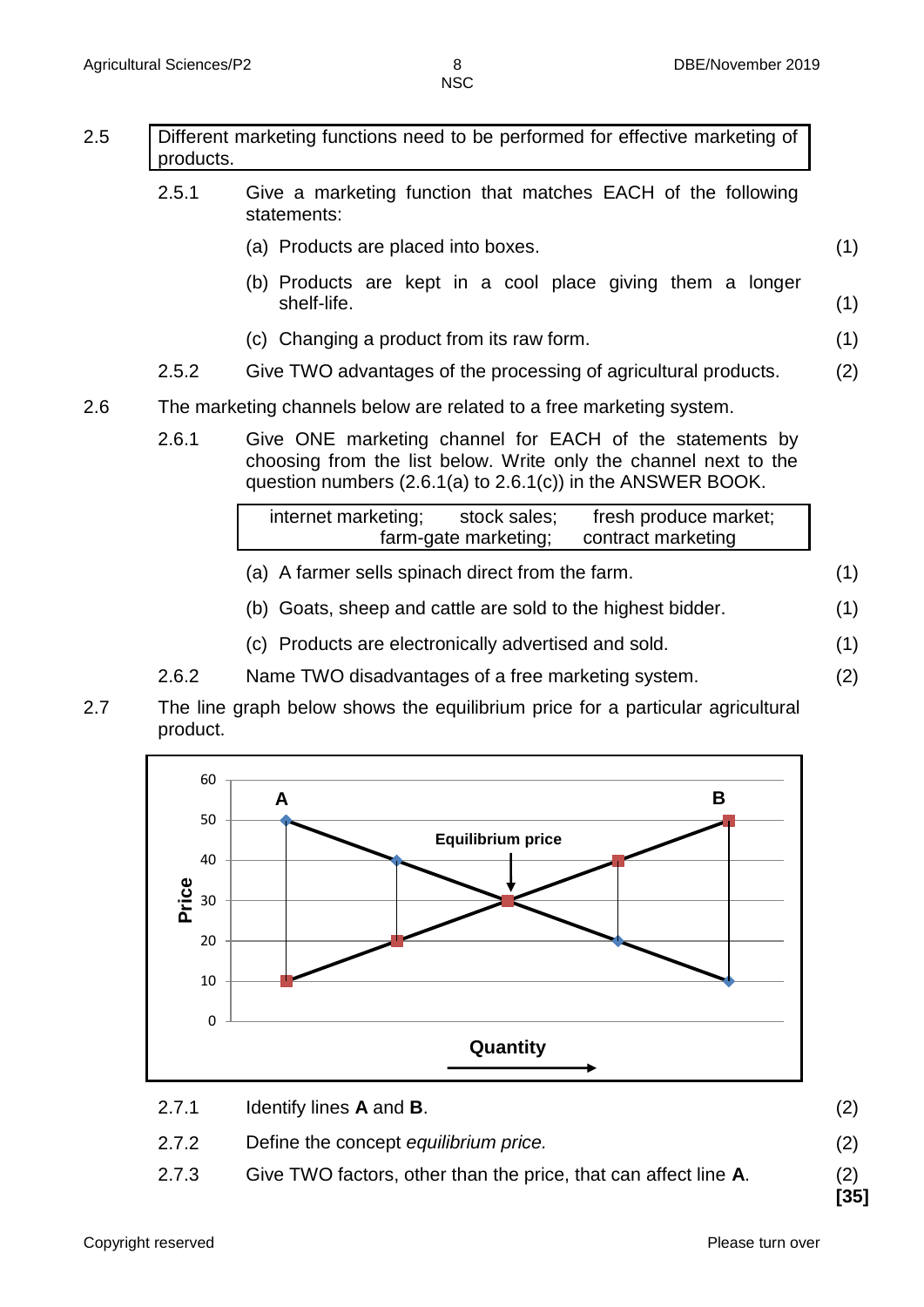# **QUESTION 3: PRODUCTION FACTORS**

Start this question on a NEW page.



3.1 The graph below shows the different skills of a farmer and a farm worker.

- 3.1.1 From the graph above, deduce the production factor that is represented by high financial management capability. (1)
- 3.1.2 Name TWO management skills needed to run a successful business other than those in the graph. (2)
- 3.1.3 Compare skills **C** and **D** of a farm worker with those of a farmer. (4)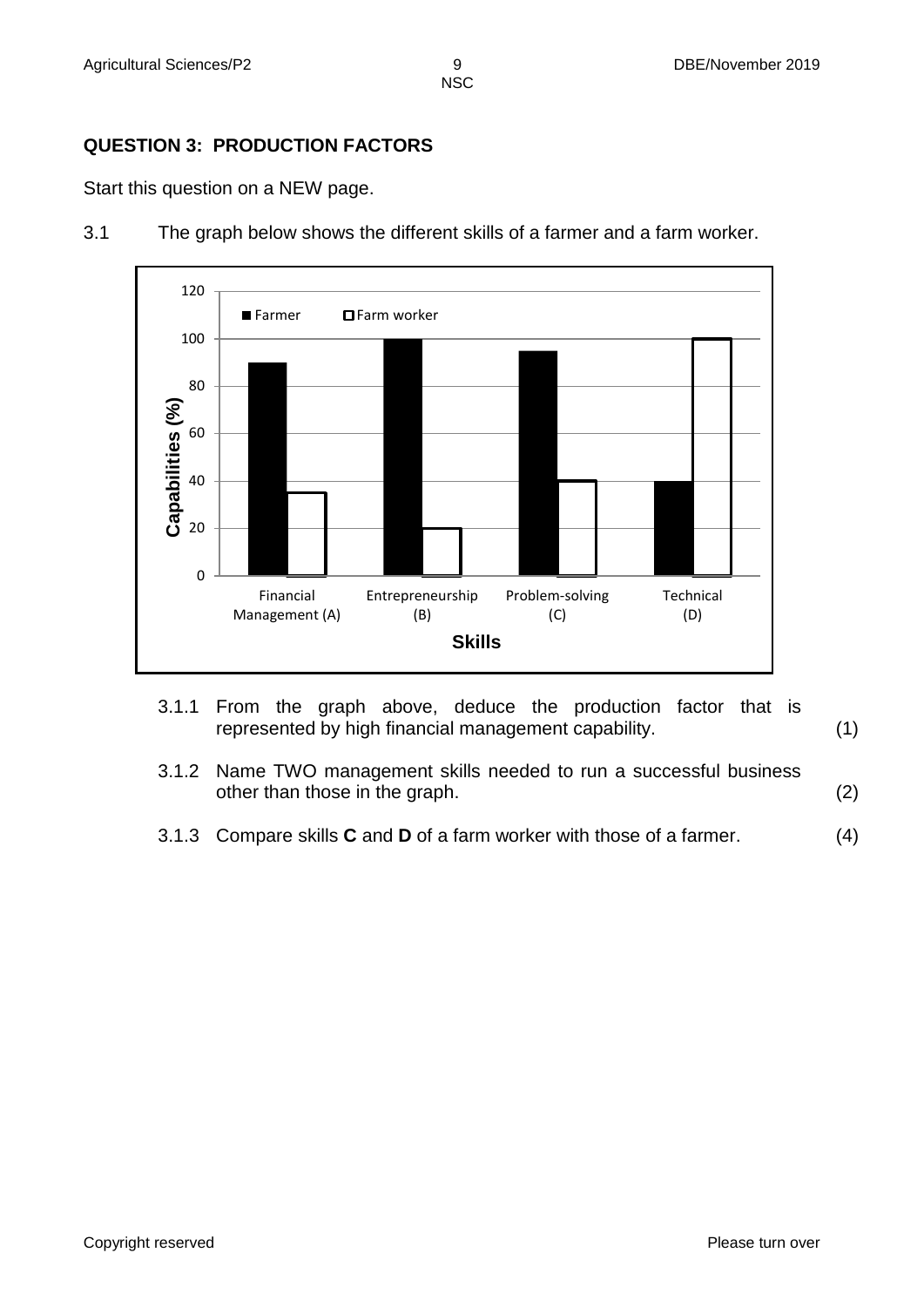(2)

**EXPENDITURE INCOME**

| <b>DATE</b> | <b>ITEM</b>       | <b>COST</b><br>(R) | <b>DATE</b> | <b>ITEM</b>     | <b>COST</b><br>(R) |
|-------------|-------------------|--------------------|-------------|-----------------|--------------------|
| 02/07       | Transport         | 1 000              | 04/07       | Tomatoes        | 2800               |
| 06/07       | Manure            | 620                | 06/07       | <b>Tomatoes</b> | 2 9 4 0            |
| 06/07       | <b>Pesticides</b> | 750                | 07/07       | Sheep           | 9080               |
| 06/07       | Rent              | 2 2 5 0            | 08/07       | Onions          | 3 0 1 0            |
| 12/07       | Fuel              | 2650               | 10/07       | Old cows        | 45 500             |
| 15/07       | Insurance         | 1 100              | 11/07       | Tomatoes        | 2 140              |
| 20/07       | Electricity       | 455                | 26/07       | Onions          | 2 100              |

#### 3.2 The table below shows the income and expenditure of a farm for July.

3.2.2 Identify TWO examples of EACH of the following costs in the table above:

| (a) Fixed cost items |  |
|----------------------|--|
|                      |  |

- (b) Variable cost items
- 3.2.3 Use the table above and calculate the total income from tomatoes. Show ALL calculations. (2)
- 3.2.4 Give TWO reasons for keeping financial records. (2)

## 3.3 A farmer took out a loan of R195 000 for production purposes payable at an interest rate of 11.5% per annum over a period of one year. At the end of the financial year the farmer generated R240 000.

- 3.3.1 From the scenario above, deduce the type of credit obtained by the farmer. (1)
- 3.3.2 Calculate the interest the farmer will pay back to the financial institution. Show ALL calculations. (2)
- 3.3.3 Calculate the net income to determine the profitability of this farming enterprise. Show ALL calculations. (3)
- 3.3.4 State whether this farming enterprise is sustainable or not. (1)
- 3.3.5 Give a reason for the answer to QUESTION 3.3.4. (1)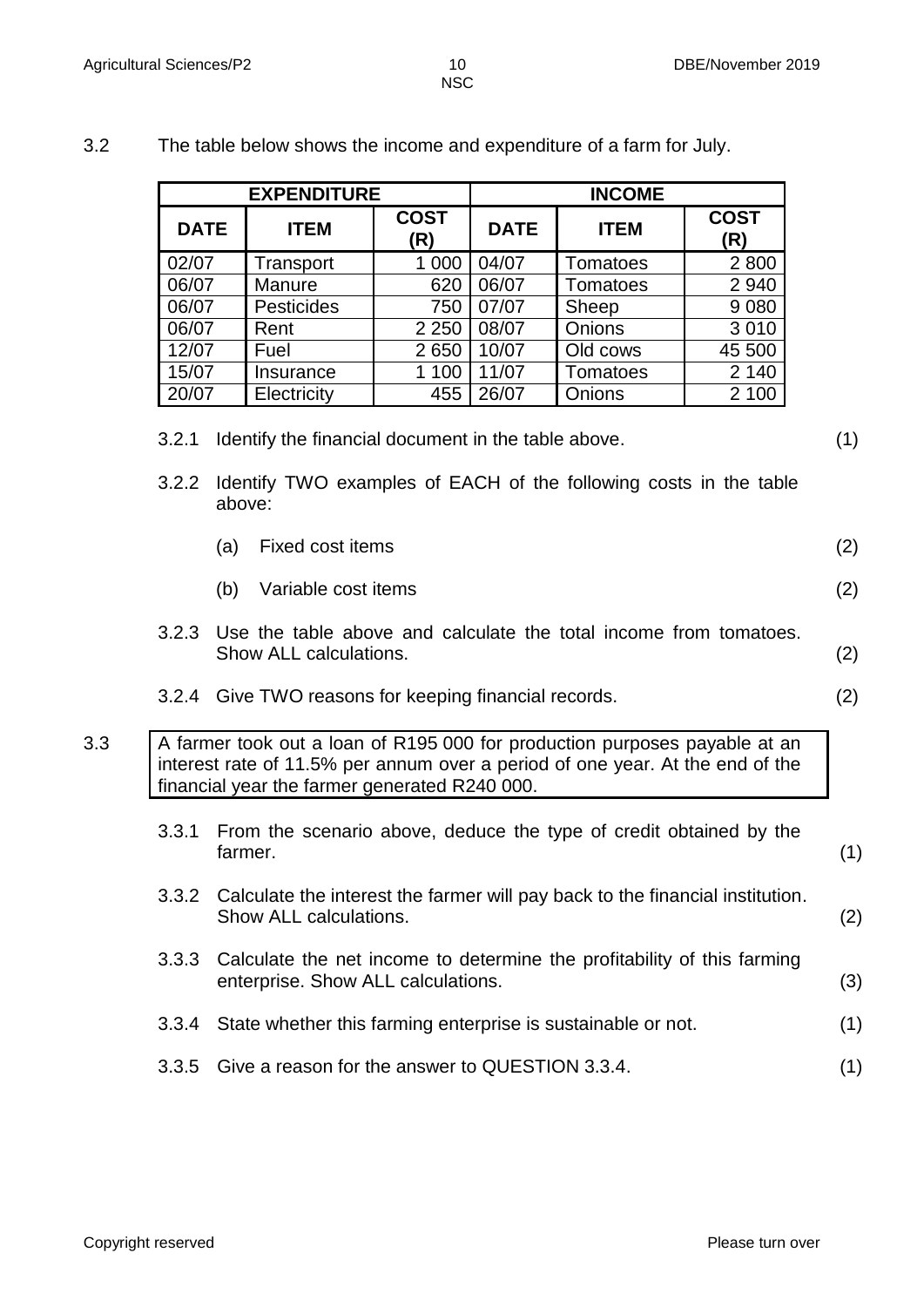3.4 The picture below represents a production factor.



- 3.4.1 Identify the production factor represented by **A** in the picture above. (1)
- 3.4.2 Differentiate between a *casual farm worker* and a *seasonal farm worker*. (2)
- 3.4.3 Give THREE problems associated with farm workers. (3)
- 3.5 Land is a production factor which is subjected to the law of diminishing returns.
	- 3.5.1 Explain the *law of diminishing returns* as an economic characteristic of land. (3)
	- 3.5.2 Name TWO functions of land. (2)

**[35]**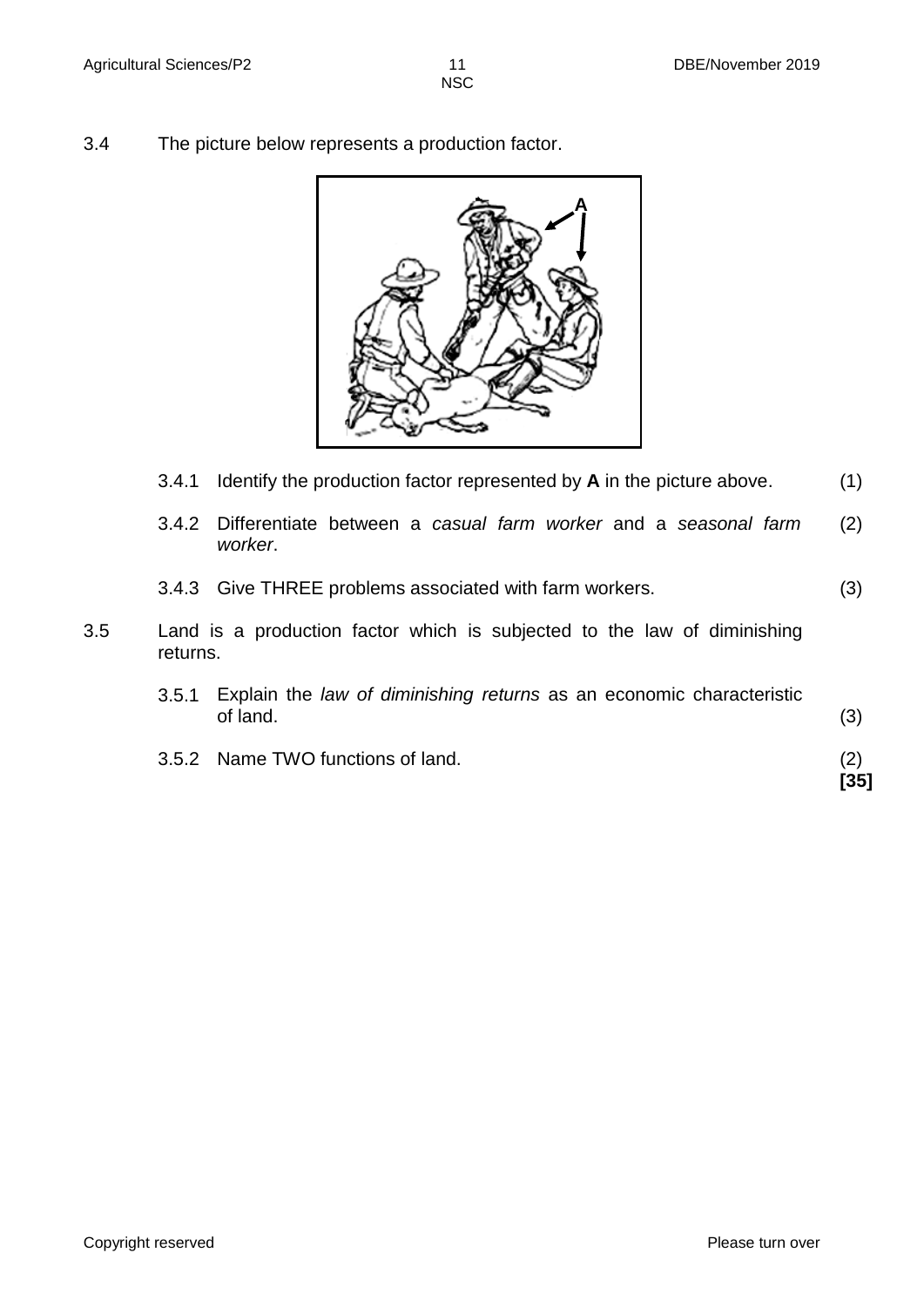(1)

# **QUESTION 4: BASIC AGRICULTURAL GENETICS**

Start this question on a NEW page.

4.1 A pure-breed black cow is crossed with a pure-breed red bull. The offspring of the F**<sup>1</sup>** generation have a black colour. Use the letters **B** and **b** to answer the following questions.

|  | 4.1.1 Indicate whether black or red colour is dominant. |  |
|--|---------------------------------------------------------|--|
|--|---------------------------------------------------------|--|

- 4.1.2 Justify the answer to QUESTION 4.1.1. (1)
- 4.1.3 Determine the following:
	- (a) Genotype of the cow (1)
	- (b) Genotype of the offspring
- 4.2 The diagram below represents a type of crossing between two pea varieties showing two genes (colour and texture).

| <b>Characteristic 1: Colour</b> |               | Characteristic 2: Texture |              |
|---------------------------------|---------------|---------------------------|--------------|
|                                 | $G - Green$   |                           | $R -$ Rough  |
|                                 | $g - Y$ ellow |                           | $r -$ Smooth |
|                                 |               |                           |              |

| <b>GAMETES</b> | <b>GR</b>   | Gr          | gR   | gr   |
|----------------|-------------|-------------|------|------|
| <b>GR</b>      | <b>GGRR</b> | <b>GGRr</b> | GgRR | GgRr |
| Gr             | <b>GGRr</b> | <b>GGrr</b> | GgRr | Ggrr |
| gR             | GgRR        | GgRr        | ggRR | ggRr |
| gr             | GgRr        | Ggrr        | ggRr | ggrr |

| 4.2.1 | Identify the type of crossing above.                                                                   | (1)                                                                                                                                  |
|-------|--------------------------------------------------------------------------------------------------------|--------------------------------------------------------------------------------------------------------------------------------------|
| 4.2.2 | Give a reason for the answer to QUESTION 4.2.1.                                                        | (1)                                                                                                                                  |
| 4.2.3 | Determine TWO possible phenotypes of the $F_1$ generation.                                             | (2)                                                                                                                                  |
| 4.2.4 | Calculate the percentage of offspring that have yellow and smooth<br>pea seeds. Show ALL calculations. | (2)                                                                                                                                  |
|       |                                                                                                        |                                                                                                                                      |
| 4.3.1 | Give a genetic term for the phenomenon in the statement above.                                         | (1)                                                                                                                                  |
| 4.3.2 | Name TWO environmental factors that can have an effect on this<br>phenomenon.                          | (2)                                                                                                                                  |
| 4.3.3 | Give TWO types of selection.                                                                           | (2)                                                                                                                                  |
|       |                                                                                                        | The differences in the phenotypes of plants and animals of the same species<br>are influenced by both the genes and the environment. |